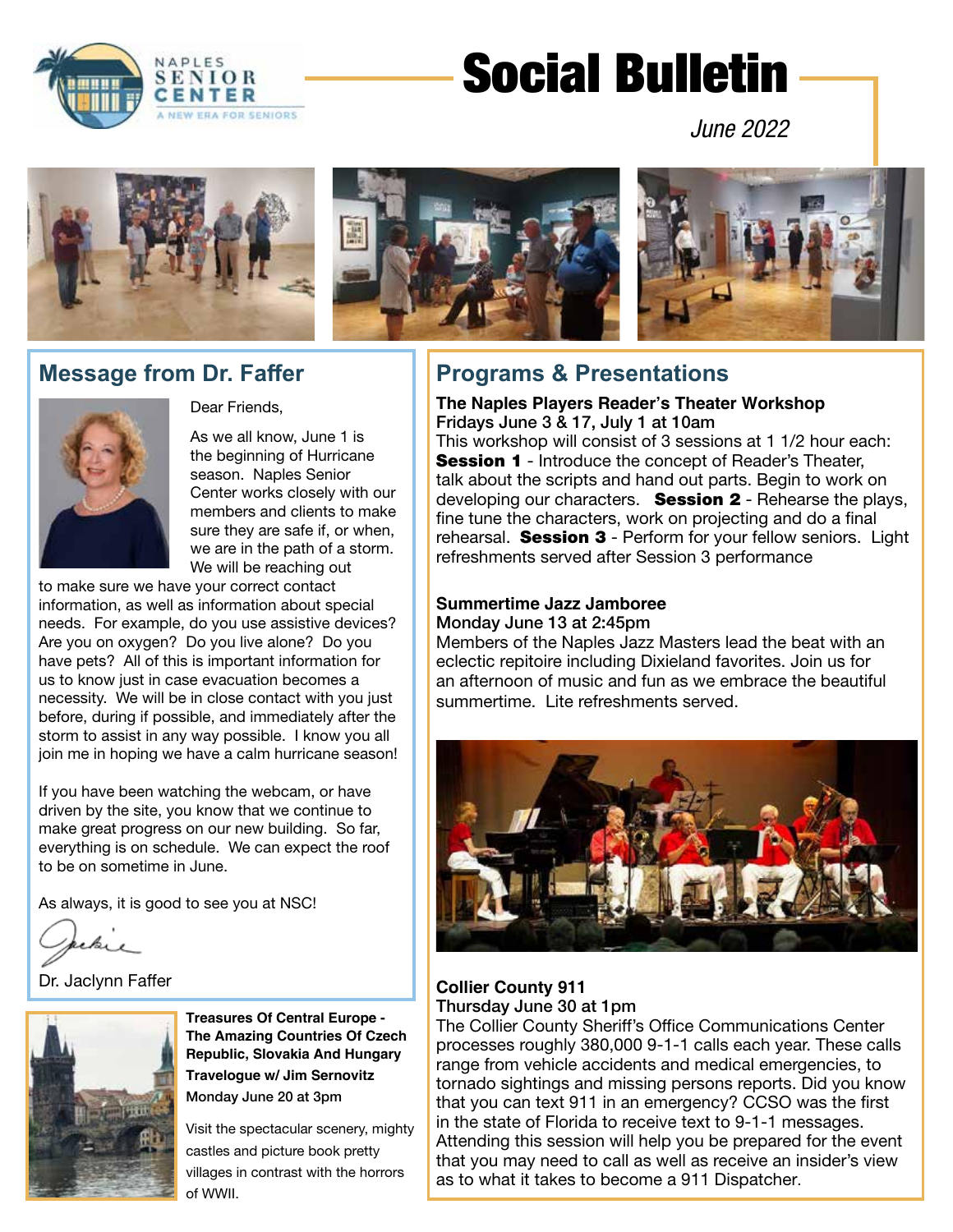## **June Programming**

## **Social Groups**

#### **Current Events with Sandy** Tuesdays at 12pm



News articles will be provided on NSC website for each meeting. Please read and join the conversation. June 7: Mass Shooting / Society Breakdown June 14: Capital Punishment / Wealth in US June 21: Islamophobia / Electoral College June 28: Genetic Engineering / Foreign Aid

#### **Cards & Games (including Mah Jongg)** Fridays from 12:30-3:30pm

Open time to enjoy your favorite game or maybe learn a new one. Looking for bridge



#### **Guy Time** Thursdays at 10am

Guy Time is an opportunity for some male bonding, conversation and meeting new guy friends. What we are is a great group of men that pick some topics and the next week we talk about them. It is an easy-going group who tell their thoughts on an issue. There is no right or wrong - it is your thought and it is accepted that way.

### **VIP – Veterans in Paradise**

#### Thursday June 9 at 1pm

Join us for Veteran fellowship and conversation. Our featured speakers are Steve & Jamie Loyd of the local nonprofit Take A Soldier Fishing.

## **ARTISTIC OUTLETS**

#### **Art by You – Watercolor & DIY**

#### Mondays June 6 & 20

This is a free art hour for watercolorists and other artists of any form to bring in projects to work on and for socialization and maybe some new inspiration! Art volunteer available for assistance & ideas.

#### **Arts & Crafts**

players!

Monday June 6 at 1pm Pin on the Red, White, and Blue!

**Empty Bowls** Monday June 13 at 10am

Let your creativity loose as we turn plain ceramic bowls into a work of art.

#### **Needleworks**

Tuesdays at 10am Knitting/Quilting/Crochet

**Artistic Expression** ZOOM – Tuesdays at 1pm

**Origami** Monday June 13 at 1pm



#### Fridays June 10, & 24 at 10am

This is the place to be for fun and art. We take you step by step (beginners too) through the project with specific instruction and lots of laughs. At the end, voila! You have your very own masterpiece!

#### **Creative Cards**

Monday June 27 at 1pm Join Delores in creating your own greetings.



## **HEALTH & FITNESS**

**Lions Club Vision Screening**



**Monday June 27 11:30a-3pm** Join us for a comprehensive vision screening provided by Naples Lions Club. Appointment required.

#### **Total Fitness w/ Grace**

Mondays at 9:45am **Chair Yoga DVD**  Mondays at 11am & Wednesdays at 12:15pm

**Stretch DVD**

Mondays at 12pm

**Bone Builders** Tuesdays & Thursdays at 9:45am

One hour exercise Head to Toe w/ weights.

**Get Fit with Irene – Weights & Bands** 

Wednesdays at 9:45am Participants encouraged to bring their own exercise bands and light weights.

#### **Hula Hoop** Thursdays June 9 & 23 Good for the mind, body, and spirit!

**Chair Exercise DVD**

Fridays at 9:45am

## **TAI CHI**

Advanced Tai Chi Tuesdays at 11am

For committed learners who have at least learned the first 17 moves of Taoist Tai Chi or other forms of Tai Chi before.

Tai Chi – Beijing 24 Thursdays & Fridays at 11am Beijing 24: The most popular and the shortest form of Tai Chi. Total 24 moves take 8 or 9 consecutive weeks to learn.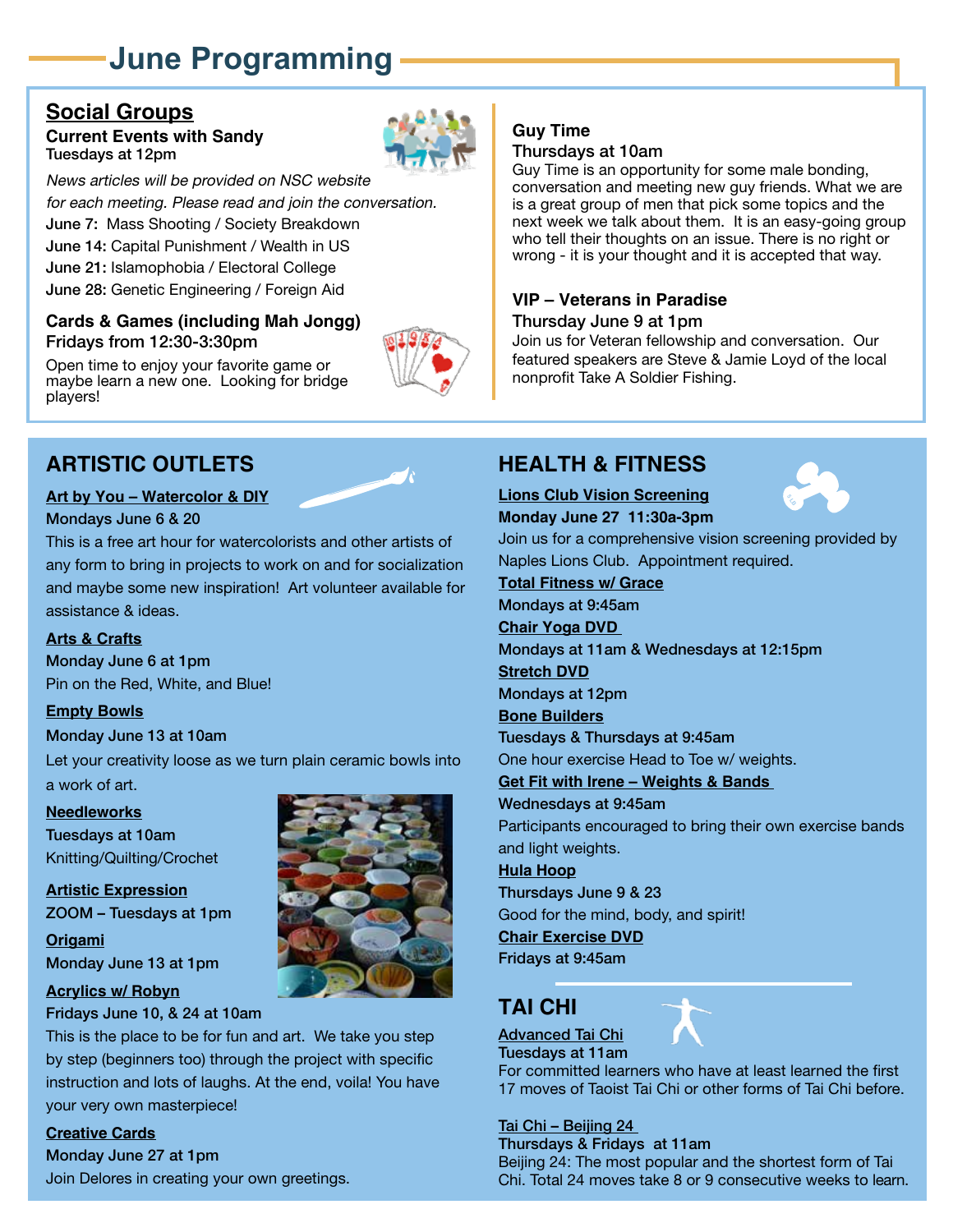## **Additional June Programs**

## **MUSIC & MORE**

#### **Musical Monday w/ Dottie**

Monday June 27 at 3pm Join the talented Dottie Jackson for mixed tunes of Broadway, oldies, and country. Lite refreshments provided.

#### **Sing Along & Dance Party**

Tuesdays at 3pm June 7 – Big Band Dance Party June 14 – Regular Sing Along June 21 – Groovy 60's & 70's Dance Party June 28 – Regular Sing Along

#### **HUGS – Happy Ukulele Group**

Wednesdays at 3pm Bring your own ukulele or come to watch and listen!



#### **Beginner Steps to Line Dance**

Thursdays June 2, 16, & 30 at 2pm

SLOW AND EASY - Learn easy beginner line dance steps and dances that focus on one dance at a time. Hand-outs and video reference provided

#### **Line Dancing**

#### Thursdays at 3pm

Step on into the center and join the group for some rootin' tootin' 2-step!

## **MOVIE MATINEE - LIVE**



#### **Wed June 1 at 1pm: Brain On Fire**

Stricken with seizures, psychosis, and memory loss, a young New York Post reporter visits doctor after doctor in search of an elusive diagnosis.

#### **Wed June 8 at 1pm: Tick Tick Boom**

On the brink of turning 30, a promising theater composer navigates love, friendship and the pressure to create something great before time runs out.

#### **Wed June 15 at 1p: Vicky & Her Mystery**

After her mom's death, a heartbroken girl and her dad settle in wild, beautiful Cantal. Can a special creature help her heal? Inspired by a true story.

#### **Wed June 22 at 1p: The Lost Daughter**

A woman's quiet seaside vacation takes an unsettling turn when her fixation on a young mother staying at a nearby villa awakens memories from her past.

#### **Wed June 29 at 1p: Thunder Force**

Two childhood best friends reunite as an unlikely crime fighting superhero duo when one invents a formula that gives ordinary people superpowers.

## **LEARNING LAB**

### Beginner Spanish

Tuesdays at 1:30pm

Great Courses program series. Handouts provided & available on NSC website.

#### Spanish II

Thursdays at 12:15pm

Take your Spanish to the next level - Great Courses program series. Handouts provided & available on NSC website.

#### Writing for the Fun of It!

Tuesdays at 2:30pm

A group of seniors is discovering writing talents they never knew they had, and having great fun in the process. "Writing for the Fun of It!" workshop meets for an hour every Tuesday at 2:30pm. They write short pieces based on simple, amusing assignments and then read them aloud, prompting applause and discussion. You'll be amazed to learn how close you are to becoming the next Hemingway!

#### Tech Assistance – By Appointment

Wednesdays 10, 11a, 12p, & 1p You'll be matched w/ our savvy volunteers based on the tech program or device needs. Registration required.

#### Book Club – The Exiles by Christina Baker Kline Thursday June 16 at 1pm

A powerful, emotionally resonant novel that captures the hardship, oppression, opportunity and hope of four women's lives—three English convicts and an orphaned Aboriginal girl—in nineteenth-century Australia

#### Fundamentals to Device Knowledge

Thursday June 23 at 1pm

This presentation covers very basic terms, habits and practices to maintain device health. It gives a general overview of common device issues and helps to build confidence to solve those issues or at least get you started.

#### In the Footsteps of Vincent Van Gogh (Great Courses) Friday June 3 at 1pm

Final episodes 13-15

Learn to Play Mah Jongg Fridays June 10 & 24 at 1pm